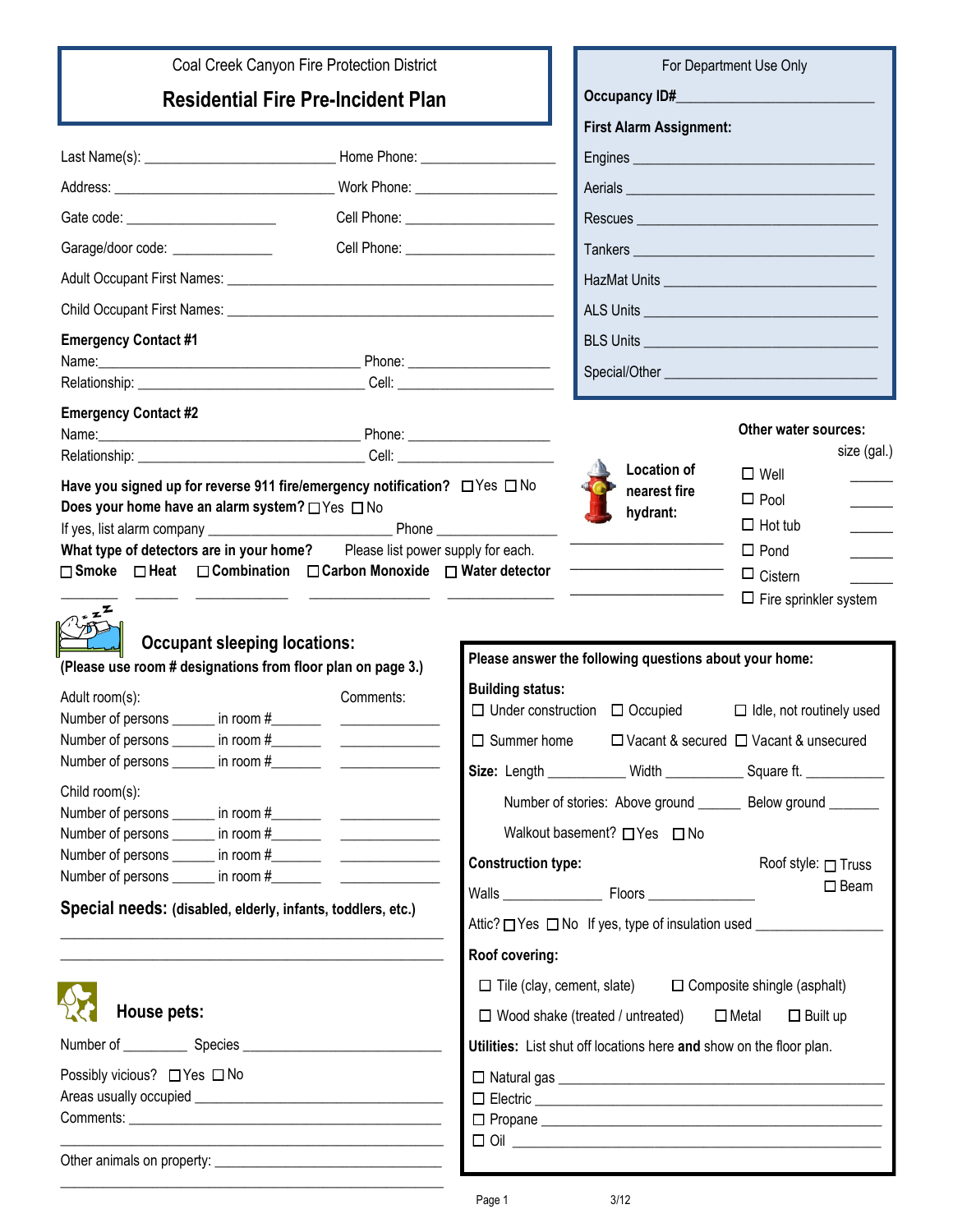

Please help keep firefighters safe by listing all highly combustible or explosive materials stored in and around your home. (eg. gasoline and other fuels, propane, paint, chemicals, gunpowder and ammunition, etc.)

| Type of hazardous material | Quantity | Location |
|----------------------------|----------|----------|
|                            |          |          |
|                            |          |          |
|                            |          |          |
|                            |          |          |
|                            |          |          |
|                            |          |          |
|                            |          |          |



## **Special requests:**

When they can safely do so, firefighters will make every effort to protect your most treasured possessions. You can make this much easier by keeping many of these items together in a "fire trunk". List the items requiring special attention (and their location in your home) in the area below. (eg. fire trunk, documents and records, computers, photos, artworks, antiques, etc.)

| Item | On this floor | Location in this room |
|------|---------------|-----------------------|
|      |               |                       |
|      |               |                       |
|      |               |                       |
|      |               |                       |
|      |               |                       |
|      |               |                       |
|      |               |                       |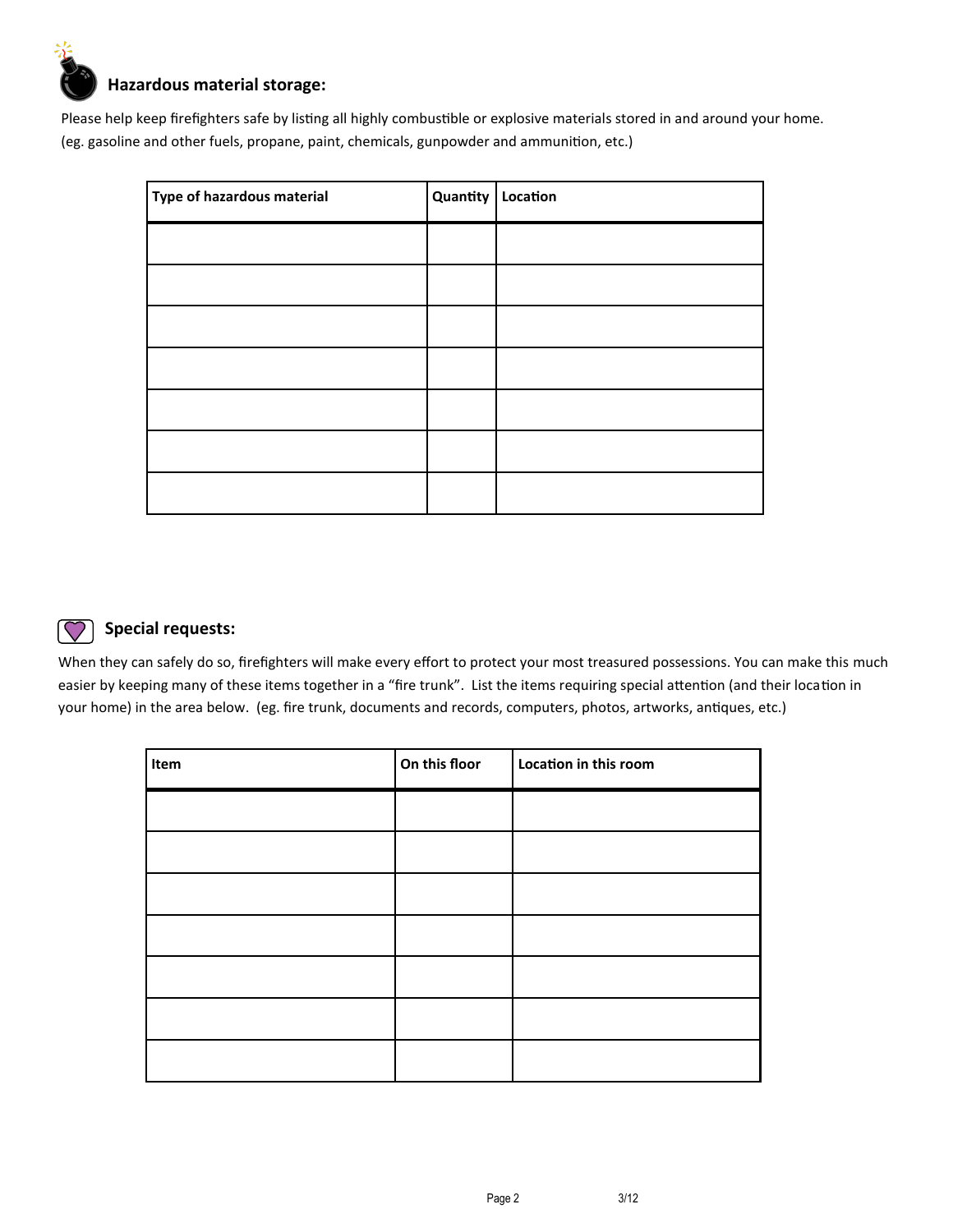## Residential floor plan:

Please use the area below to draw a floor plan of your home. All that is needed is a simple outline of the rooms and the location of exterior and interior doors, windows with ingress/egress, stairways and closets. Add the garage if attached. Note the exact location of the main shut off valves for all utilities and the location of circuit breaker boxes. Be sure to list each floor starting with the basement (Level B), the main floor (Level 1), the second story (Level 2), etc. Mark each bedroom by letter (A, B, C, etc.) so occupants and pets can be more quickly located and rescued. For instance, a bedroom on the 2nd story of a home might be labeled 2-A. Also, please draw an arrow to indicate the direction North. Take a look at the Sample Floor Plan on the BMLHA website to see how the information you have supplied will look when complied.